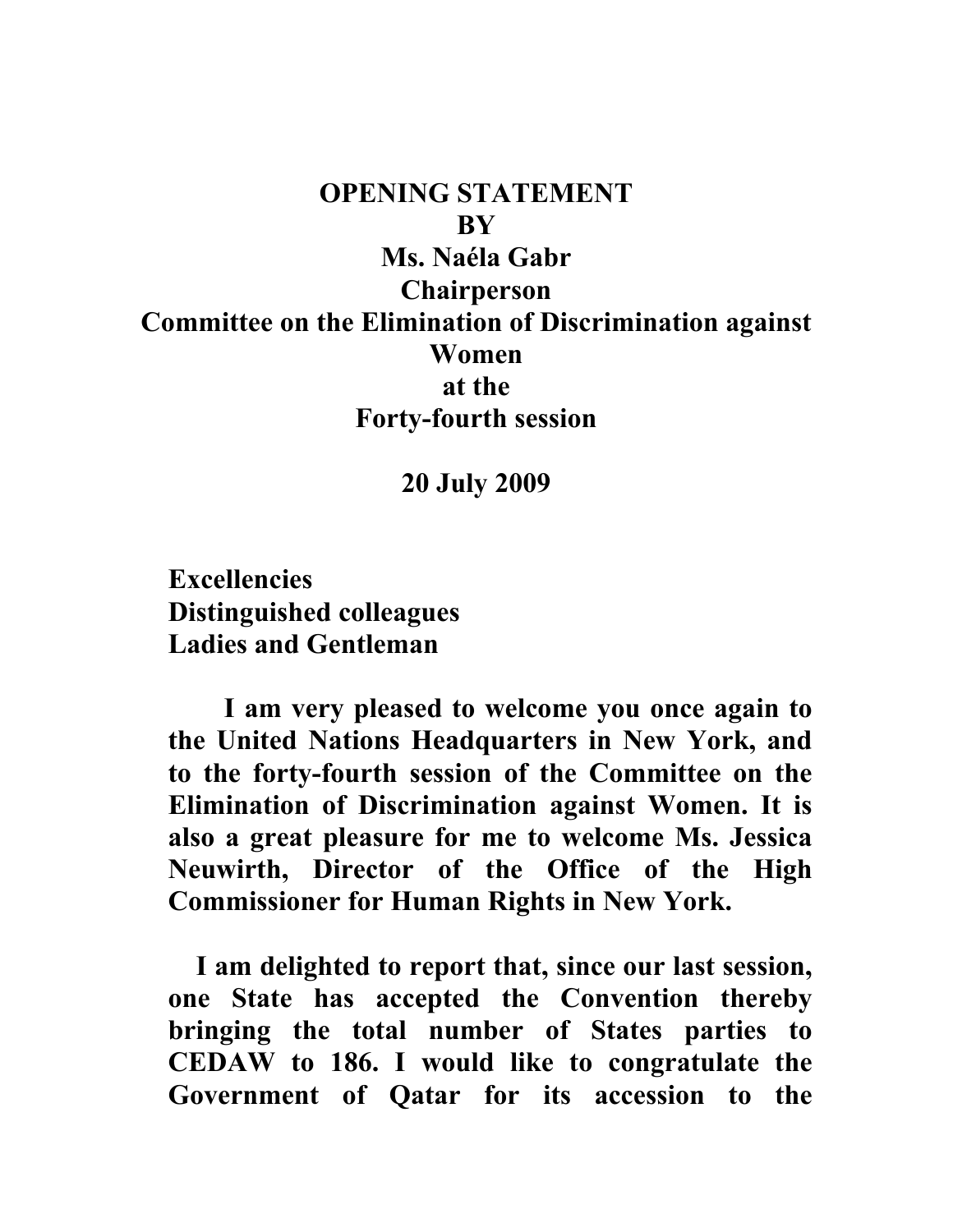**Convention and encourage other States to follow their example. I would also like to pay a special tribute to my predecessor, [Ms. Dubravka Šimonovi](http://www2.ohchr.org/english/bodies/cedaw/docs/memberscv/Simonovic.pdf)ć , for her efforts which was a significant factor leading to the accession of Qatar to the Convention.** 

 **It is also a pleasure for me to report that one further State has accepted the Optional Protocol to the Convention thereby bringing the number of States parties to this important instrument to 97. Let me also congratulate the new State party to the Optional Protocol, Turkmenistan for its accession to this treaty. As you know the Optional Protocol provides the Committee with two important oversight mechanisms: receipt and consideration of individual petitions and the competence to conduct inquiries into grave or systematic violations of the rights in the Convention.** 

**Currently, also, there are 55 States which have accepted the amendment to article 20, paragraph 1 of the Convention on the Committee's meeting time. The latest State party to accept the amendment is Argentina. Further acceptances are required before the amendment enters into force.** 

**Distinguished Colleagues,** 

**It is only a few months since the forty-third session of the Committee ended. However, I have**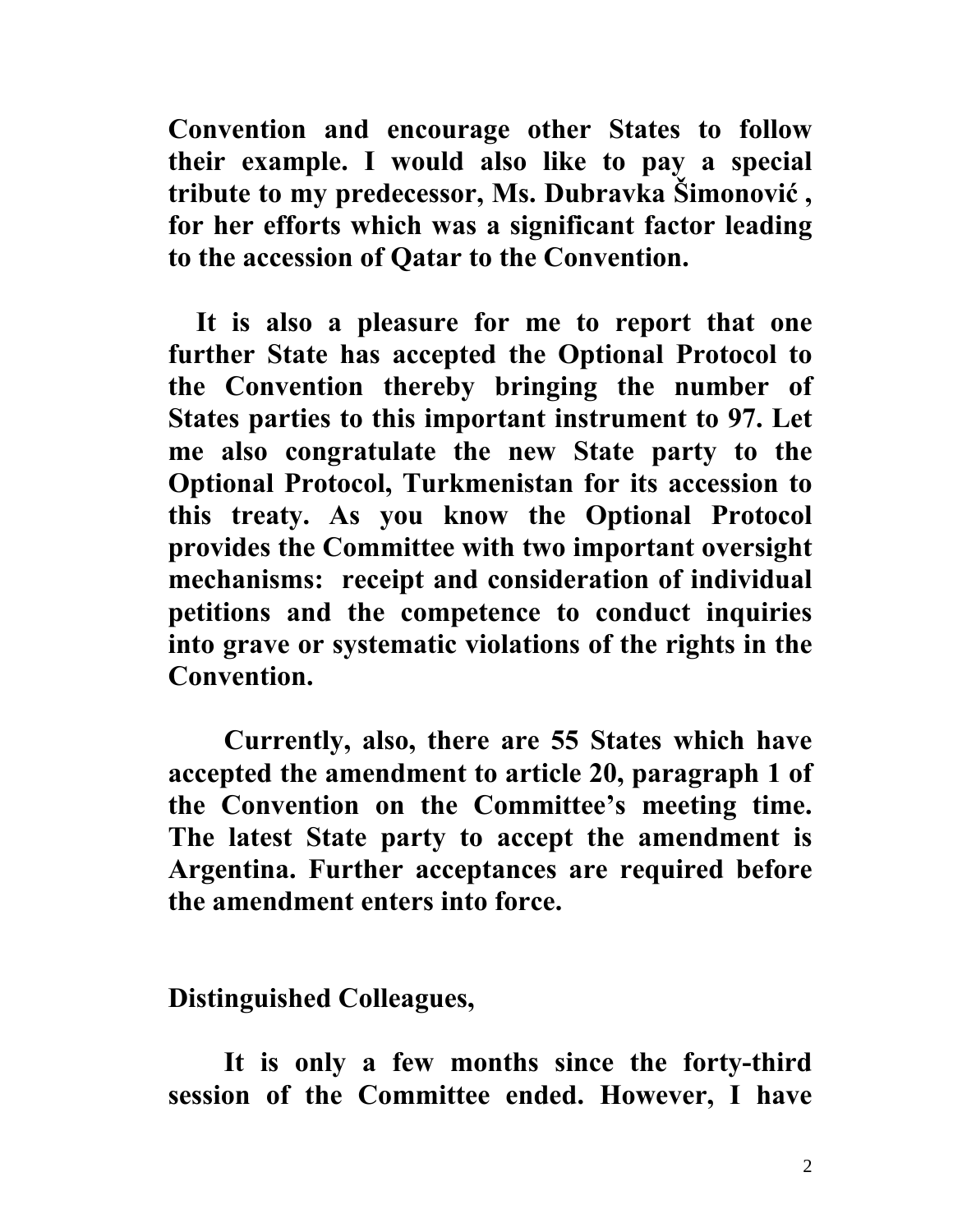**engaged in quite a few activities in my capacity as a Chairperson of the CEDAW Committee and other issues that may be of interest of the Committee.** 

 **Before I do so, I would like to recall that three weeks ago, I participated, with (Ms. Pimentel and Ms. Kaddari) in the ninth Inter-Committee Meeting of human rights treaty bodies and the twenty-first Meeting of Chairpersons of human rights treaty bodies. The outcome of these meetings will be discussed during this session, particularly as the tenth inter-committee meeting is scheduled in December this year. The report of these meetings as presented to the General Assembly is included in members' files. I have asked the Secretariat to ensure that sufficient time is allocated during this session to allow Committee members to discuss thoroughly the important recommendations endorsed by the Meeting of Chairpersons.** 

 **In March 2009, on behalf of the Committee, I attended the fifty-third session of the Commission on the Status of Women, where I focused on the main outcomes of the past three sessions of the Committee on the Elimination of Discrimination against Women. In particular, I touched upon the Committee's working methods, the extension of meeting time, and the transfer of the servicing of the Committee to OHCHR. I also expressed our gratitude to the General Assembly for granting an extension of the Committee's meeting time to three annual sessions of**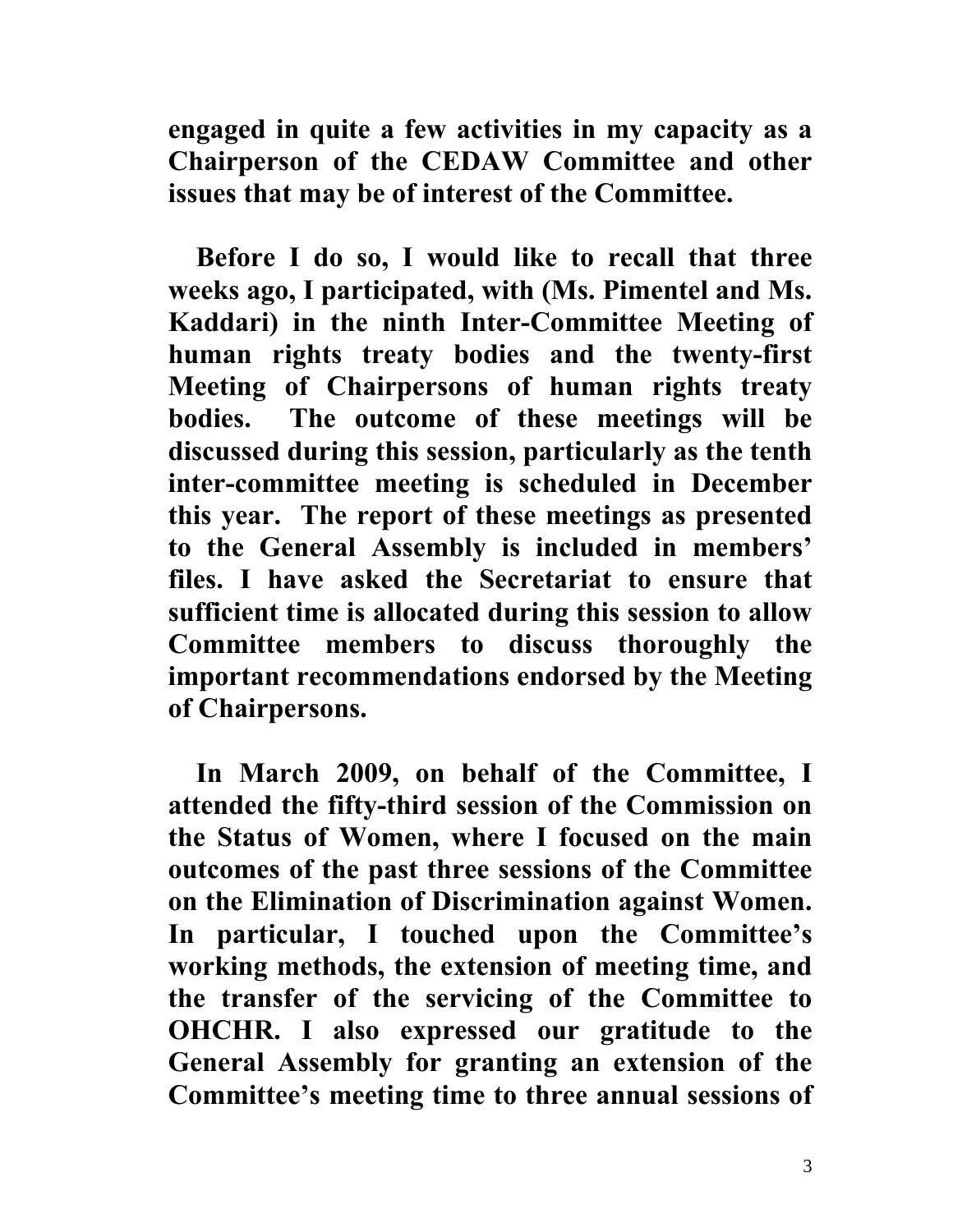**three weeks, each preceded by a one-week working group, from 2010 onwards. I believe that this decision clearly reflects the commitment of States parties to ensuring compliance by the Committee. Once again, I would like to extend my sincere appreciation to all Member States that supported this decision. I also drew attention to the improvements to our Concluding Observations, such as the inclusion of subject headings in the concluding observations, and our new follow-up procedure. I provided information on the Committee's efforts to encourage States to report, indicating that it extends a special invitation to States parties with long overdue initial and periodic reports to submit these by specific future date, failing which it takes up these countries in the absence of a report.** 

 **I also indicated that the Committee has taken full advantage of the support provided by the Office of the High Commissioner for Human Rights. In particular, I highlighted that during its forty-third session, the Committee strengthened its cooperation with other United Nations human rights mechanisms. It met with the Special Rapporteurs on violence against women, and on the right to health, and, in light of the fact that the reports of Haiti were before the Committee, the Independent Expert on Haiti. Some members of the Committee also met informally with the Working Group of the Advisory Committee currently working on draft guidelines on gendermainstreaming within the UN system. I also indicated**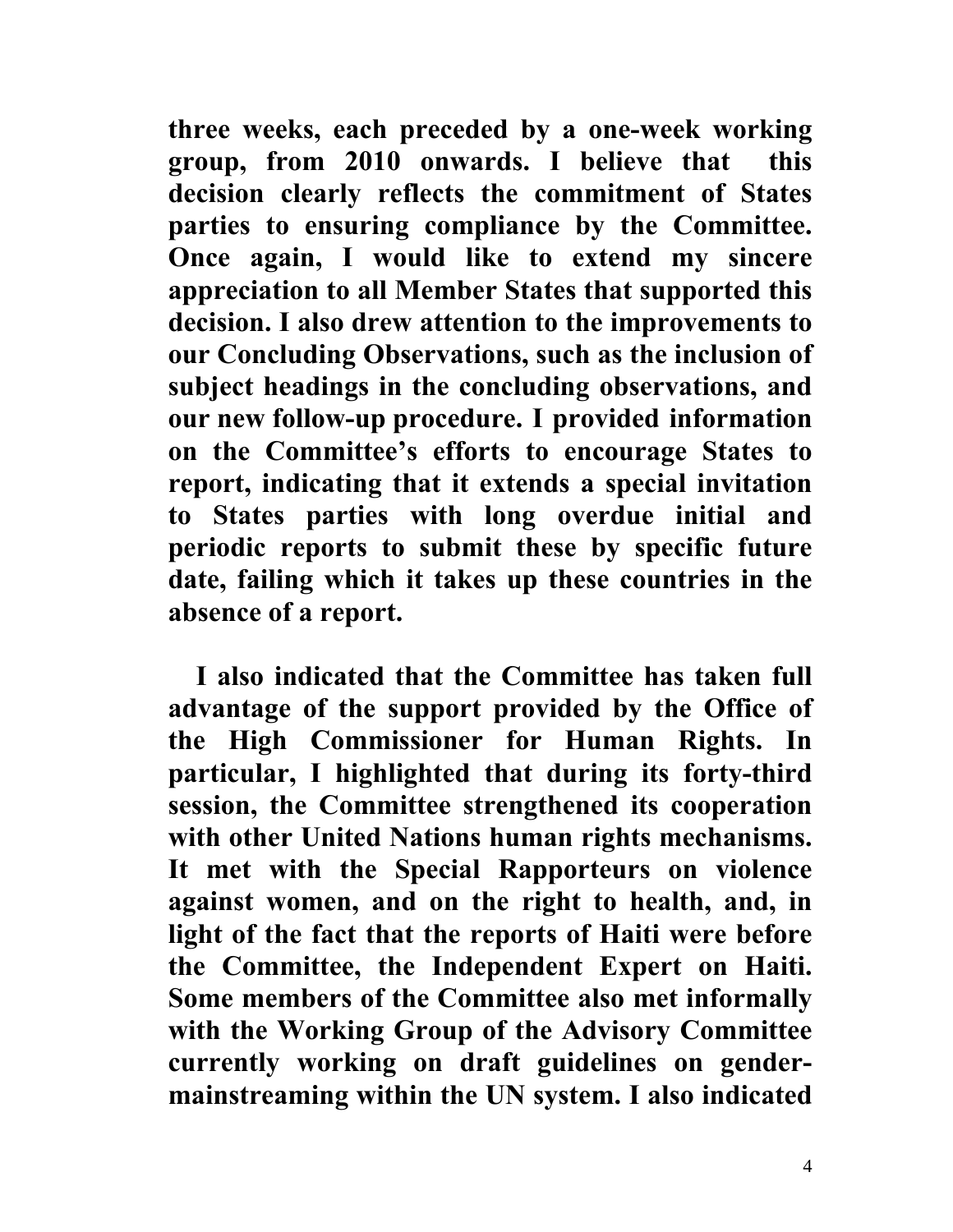**that the Committee continued to work in cooperation and coordination with other treaty bodies on issues of common concern and interest, including through participation in the annual meetings of chairpersons. I informed Member States that during the forty-third session, the Committee's Bureau met with the Bureau of the Committee on the Rights of the Child and that a joint working group has been established with a view to exploring areas of common concern.** 

**From 20 to 24 April 2009, I represented the Committee at the Durban Review Conference. In my statement to the Conference, I stressed the importance of Governments intensifying efforts and cooperation to combat poverty as one of the main root causes of discrimination, segregation, and as an impediment to the advancement of women. I also shared the need for States parties to keep under review and carefully monitor the impact of laws and policies on migrant women with a view to taking remedial measures that effectively respond to the needs of those women, including through using a gender perspective in the action plan for immigrants.** 

**My activities as a Chairperson also included meeting with the media in Egypt to discuss the new law on quotas for women in Parliament and its compliance with the Constitution and article 4 of the Convention. I also met with NGOS, and attended a meeting on CEDAW at the League of Arab States.**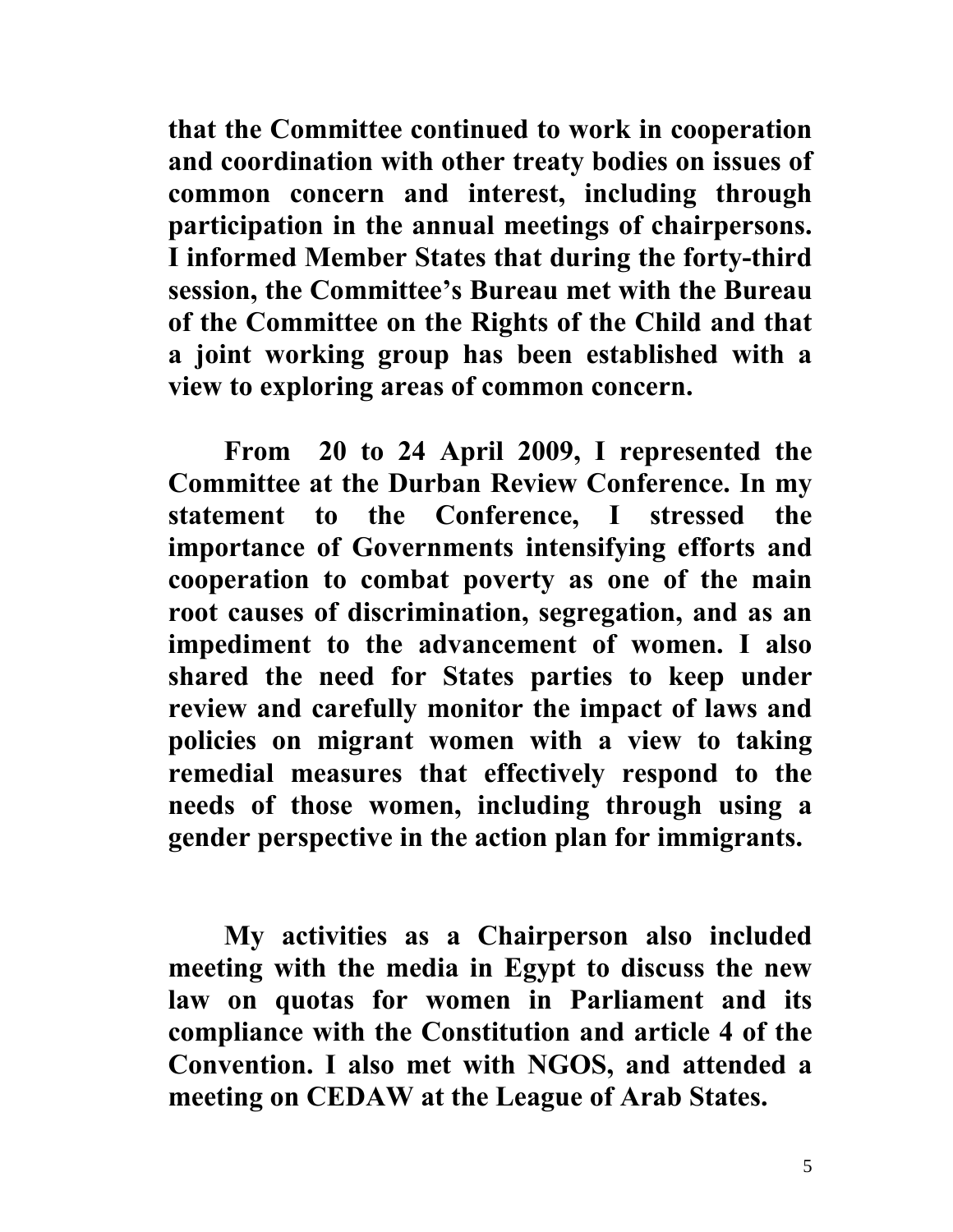**In spite of this progress we know that more needs to be done, more efforts are needed from all stakeholders on the implementation of the Convention and the concluding observations if we want to see results on the ground and in the lives of individual women. The Office of the High Commissioner for Human Rights should find ways to strengthen its efforts to increase its support to the Committee by allocating additional human and financial resources, as well as providing technical assistance for reporting or implementation of concluding observations to States parties that have such needs.** 

 **This year we all should use 30th anniversary of the CEDAW Convention and 10th of the Optional Protocol to raise their visibility and their impact on the elimination of all forms of discrimination against women. Our ultimate goal should be the increase of ratifications of both instruments, and the withdrawal of reservations. We should strive to make this anniversary one of commitments.** 

 **In this regard, I am pleased to inform you that some members of the Committee met recently in Washington with representatives of the Government of the United States of America to discuss the possible ratification of Convention. I look forward to our**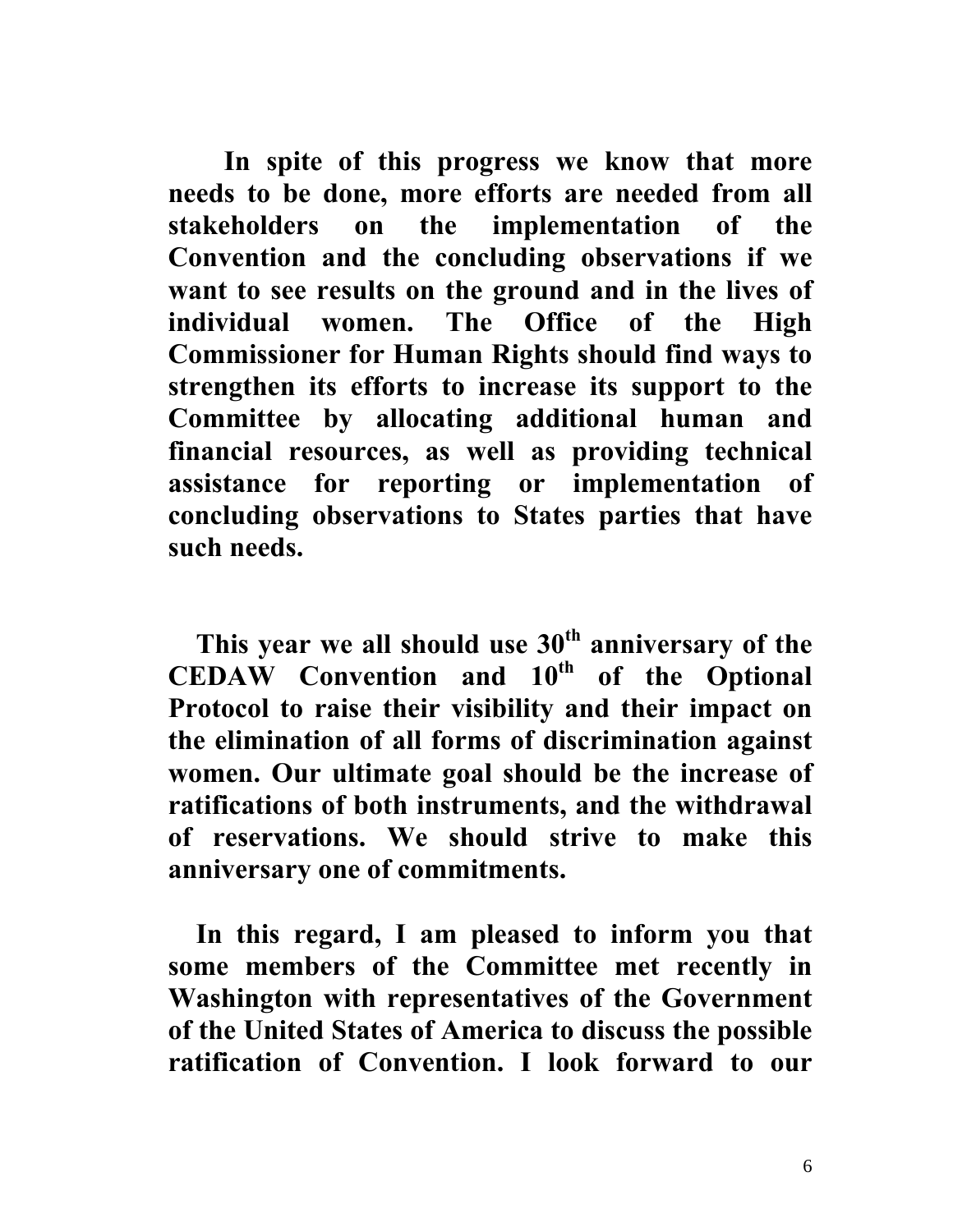**discussion during the session of this important meeting.** 

 **Before turning to our programme of work for this session, I would like to warmly thank the distinguished representatives of UNHCR for the Joint CEDAW and UNHCR Seminar on the Protection of Women of Concern to UNHCR which was held in this room last week. Although I could not participate due to prior commitments, I attach high importance to this event, which I understand was very successful and adopted recommendations which will contribute to strengthening the joint work of CEDAW and UNHCR for the protection of displaced and stateless women and girls worldwide. I will ensure that sufficient time is allocated during the session to discuss these important recommendations.** 

**As you are aware, we have a very full, but interesting agenda during this session. The Committee will consider seven periodic and four initial reports, considering the former in parallel chambers: Chamber A, will consider the periodic reports of Spain , Bhutan, Lao People's Democratic Republic, and Chamber B, will consider the periodic reports of Denmark, Japan, and Azerbaijan. Switzerland was to be considered in Chamber B, while Argentina would be reviewed in Chamber A. As Argentina has requested that the examination of its report be postponed, Switzerland will be considered in plenary. The initial reports of Tuvalu,**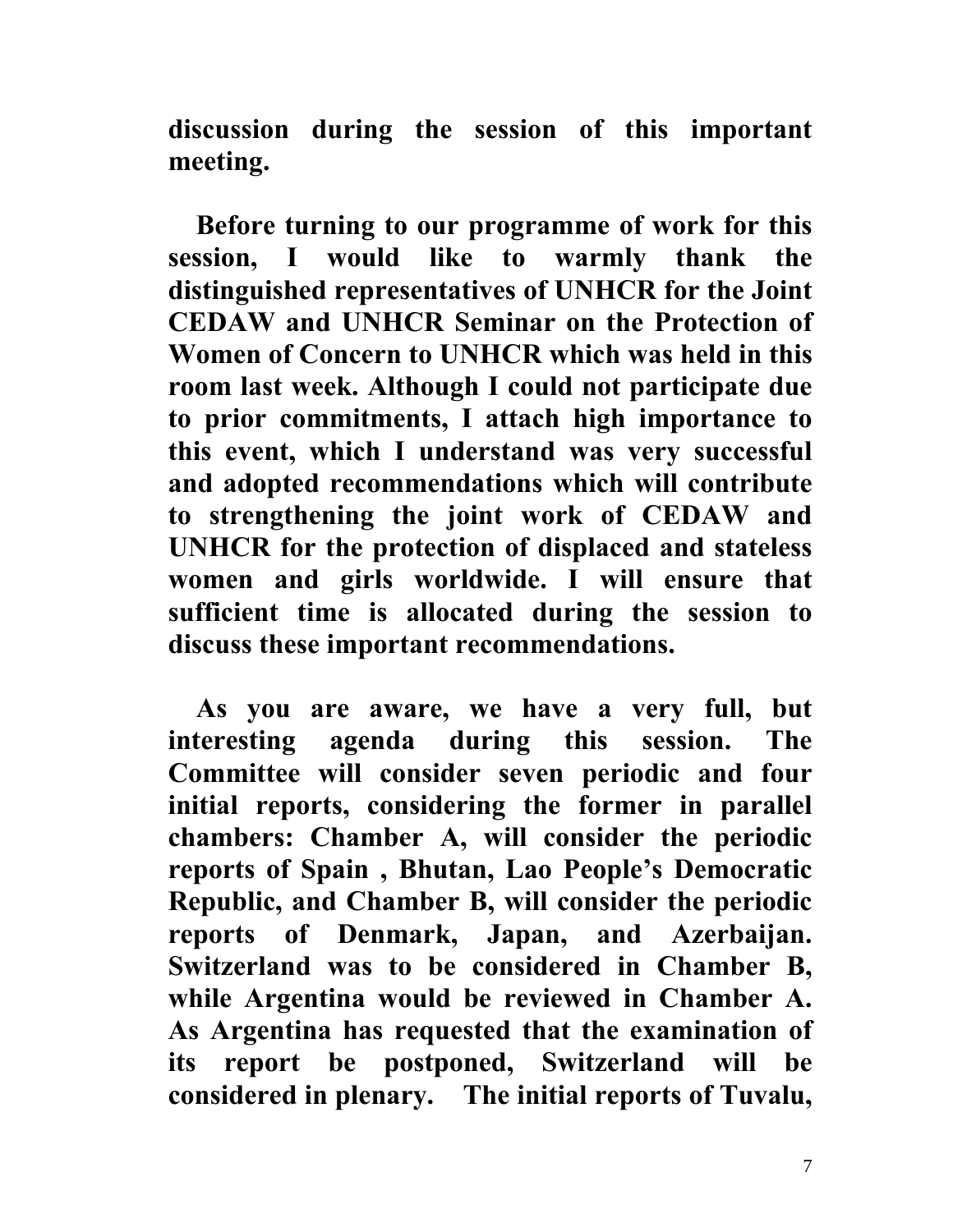**Timor Leste, Liberia and Guinea Bissau will be considered in the Plenary. The Committee will also consider cases under Optional Protocol to the Convention and discuss various issues, such as draft general recommendations on article 2, on older women, and on economic consequences of divorce, which will be tabled by the members of the Committee. We will also meet with many nongovernmental organizations, representatives of national human rights institutions and parts of the UN family. I would like to pay particular tribute to these stakeholders who provide such valuable input into our work.** 

 **We will take advantage of the Committee's presence in New York to meet with representatives of the Division for the Advancement of Women, UNIFEM, and the Office of the Special Adviser to the Secretary-General on Gender Issues and Advancement of Women (OSAGI). These exchanges are of utmost importance in our quest to strengthen the existing linkages between the Committee and these entities, as they are essential to our work.** 

 **The Committee will also meet with the Independent Expert on Minority Issues, Ms. Gay McDougall, to discuss the recommendations of the Forum on Minority Issues adopted at its first session, as well as the participation of the Committee at the second session of the Forum.**